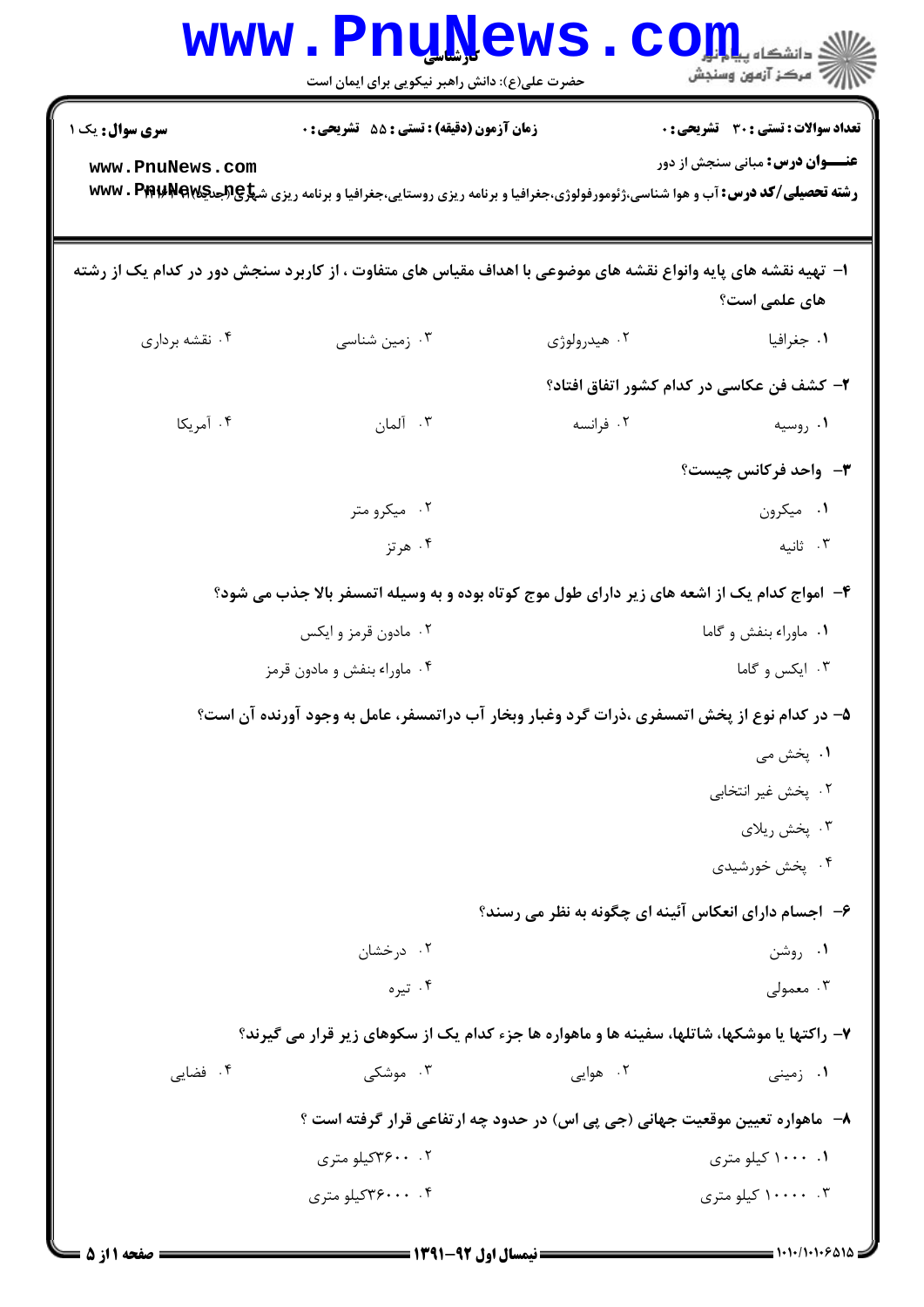|                                                                                                             | <b>WWW.PNUWEWS</b><br>حضرت علی(ع): دانش راهبر نیکویی برای ایمان است                                                                             | $\mathbf{C}\mathbf{O}$ ill $\mathbf{L}$<br>رآ - مرڪز آزمون وسنڊش           |  |  |
|-------------------------------------------------------------------------------------------------------------|-------------------------------------------------------------------------------------------------------------------------------------------------|----------------------------------------------------------------------------|--|--|
| <b>سری سوال :</b> ۱ یک                                                                                      | <b>زمان آزمون (دقیقه) : تستی : 55 تشریحی : 0</b>                                                                                                | تعداد سوالات : تستى : 30 - تشريحي : 0                                      |  |  |
| www.PnuNews.com                                                                                             | <b>رشته تحصیلی/کد درس: آ</b> ب و هوا شناسی،ژئومورفولوژی،جغرافیا و برنامه ریزی روستایی،جغرافیا و برنامه ریزی ش <del>پرچپپهپ۷۵ Ww</del> w . Pp Pa | <b>عنـــوان درس:</b> مبانی سنجش از دور                                     |  |  |
| ۹- کدام نوع از ماهواره های زیر بر اساس کاربرد و مأموریتشان با بقیه متفاوت است؟                              |                                                                                                                                                 |                                                                            |  |  |
|                                                                                                             | ۰۲ آی اراس                                                                                                                                      | ۰۱ تايروس                                                                  |  |  |
|                                                                                                             | ۰۴ اسپات                                                                                                                                        | ۰۳ موس                                                                     |  |  |
| ۱۰– کدام نوع ماهواره ای سری لندست ، قبل از رسیدن به مدار خود از کار افتاد و در فضا ناپدید شد؟               |                                                                                                                                                 |                                                                            |  |  |
|                                                                                                             | ۰۲ لندست۲                                                                                                                                       | ٠١ لندست۶                                                                  |  |  |
|                                                                                                             | ۰۴ لندست۷                                                                                                                                       | ۰۳ لندست ۴                                                                 |  |  |
| 11- اولین نسل آینده ماهواره های تجاری برای جمع آوری تصاویر با قدرت تفکیک فضایی بسیار بالا چه نام دارد؟      |                                                                                                                                                 |                                                                            |  |  |
|                                                                                                             | ۰۲ آیکونوس                                                                                                                                      | ۰۱ کويک برد                                                                |  |  |
|                                                                                                             | ۰۴ ای اراس                                                                                                                                      | ۰۳ اسپات                                                                   |  |  |
|                                                                                                             |                                                                                                                                                 | <b>۱۲- دو جزء اصلی یک سامانه سنجش از دور کدام است</b> ؟                    |  |  |
|                                                                                                             | ۰۲ سنجنده و منبع انرژی                                                                                                                          | ۰۱ هدف و منبع انرژی                                                        |  |  |
|                                                                                                             | ۰۴ منبع انرژی و مسیر انتقال                                                                                                                     | ۰۳ هدف ومسير انتقال                                                        |  |  |
|                                                                                                             |                                                                                                                                                 | <b>۱۳</b> - گیاهان سبز در عکسها وتصاویر رنگی کاذب به چه رنگی دیده می شوند؟ |  |  |
|                                                                                                             | ۰۲ سبز تیره                                                                                                                                     | ۰۱ قرمز تیره                                                               |  |  |
|                                                                                                             | ۰۴ سبز                                                                                                                                          | ۰۳ آبی                                                                     |  |  |
| ۱۴– اندازه کوچکترین شیءکه یک سنجنده بتواند آن را از دیگر اشیاء تمایز دهد بیانگر کدام پارامتر یک سنجنده است؟ |                                                                                                                                                 |                                                                            |  |  |
|                                                                                                             | ۰۲ توان تفکیک پوشش زمینی                                                                                                                        | ۰۱ قدرت تفکیک پرتو سنجی                                                    |  |  |
|                                                                                                             | ۰۴ قدرت تفکیک زمینی                                                                                                                             | ۰۳ قدرت تفکیک طیفی                                                         |  |  |
| <b>۱۵</b> -   توان تفکیک پوشش زمینی ماهواره اسپات در روی سطح زمین چند است؟                                  |                                                                                                                                                 |                                                                            |  |  |
|                                                                                                             | ۰۲ ه۱۸۵×۱۸۵ کیلومتر                                                                                                                             | ۰۱. ۶۰×۶۰ کیلو متر                                                         |  |  |
|                                                                                                             | ۰۴ ۱۸×۱۸ کیلومتر                                                                                                                                | ۰۳ . ۱۱×۱۱ کیلومتر                                                         |  |  |
|                                                                                                             |                                                                                                                                                 | 16- كدام نوع خطا با بقيه متفاوت است؟                                       |  |  |
|                                                                                                             | ۰۲ جا به جایی در تصویر                                                                                                                          | ۰۱ وجود ابهام در تصوير                                                     |  |  |
|                                                                                                             | ۰۴ تغییر چشم انداز تصویر                                                                                                                        | ۰۳ چرخش تصویر                                                              |  |  |
| صفحه 12: 5                                                                                                  |                                                                                                                                                 | $1.11117212 =$                                                             |  |  |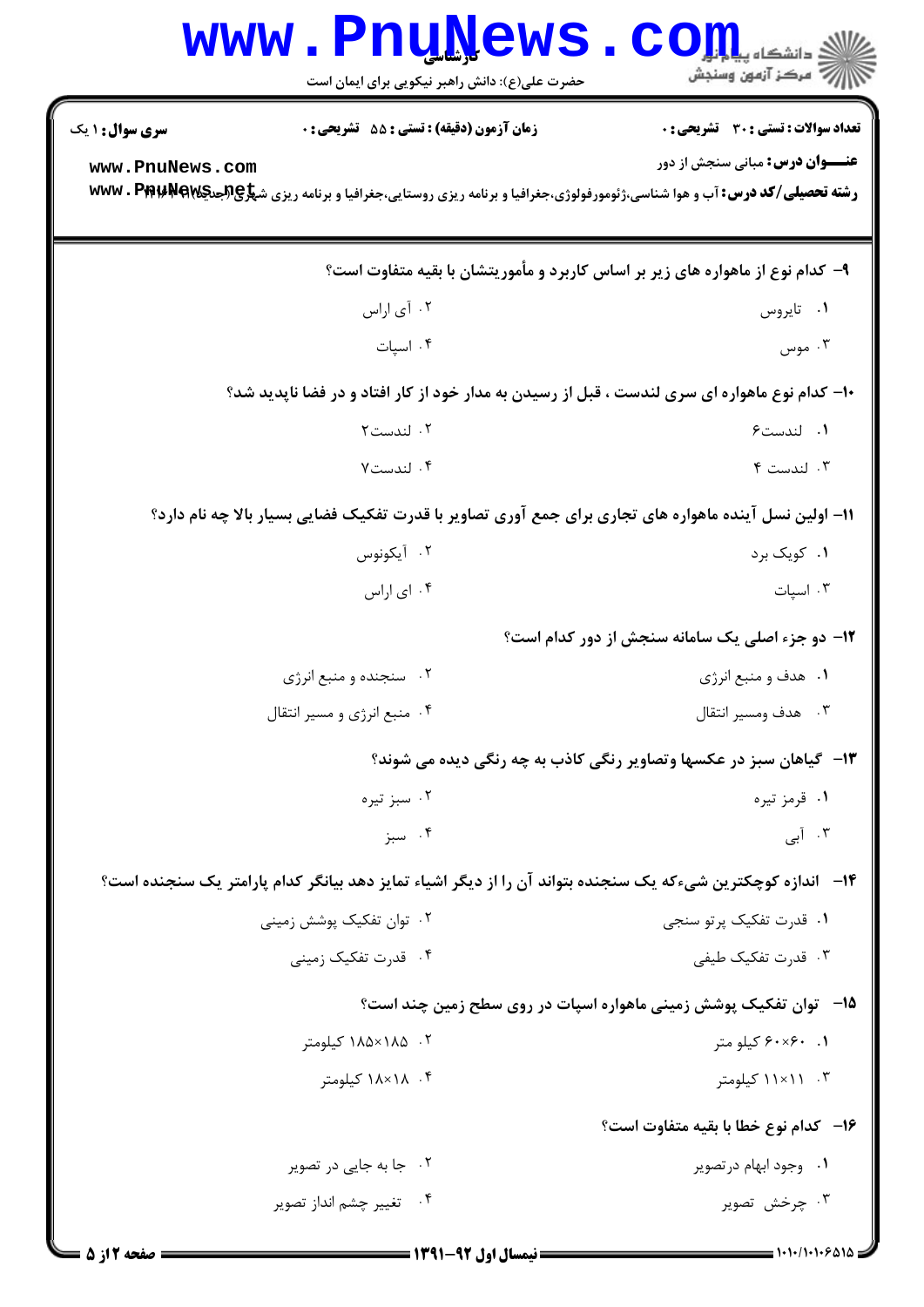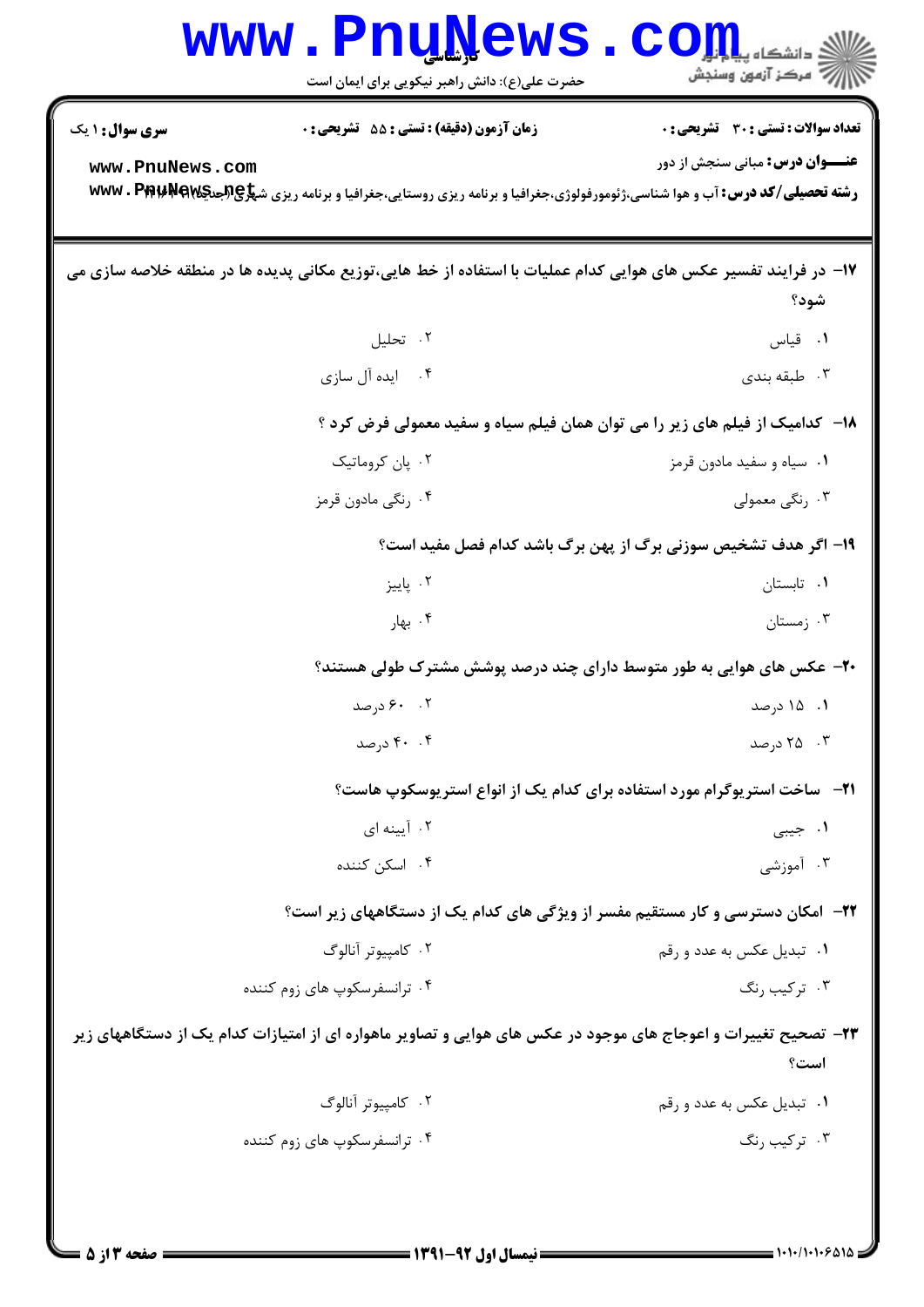## Www.PnuNews.com

حضرت علی(ع): دانش راهبر نیکویی برای ایمان است

| <b>سری سوال : ۱ یک</b>                                                                                              | <b>زمان آزمون (دقیقه) : تستی : 55 تشریحی : 0</b> | <b>تعداد سوالات : تستی : 30 ٪ تشریحی : 0</b>                                                                                                       |  |  |
|---------------------------------------------------------------------------------------------------------------------|--------------------------------------------------|----------------------------------------------------------------------------------------------------------------------------------------------------|--|--|
| www.PnuNews.com                                                                                                     |                                                  | <b>عنـــوان درس:</b> مبانی سنجش از دور                                                                                                             |  |  |
|                                                                                                                     |                                                  | <b>رشته تحصیلی/کد درس: آ</b> ب و هوا شناسی،ژئومورفولوژی،جغرافیا و برنامه ریزی روستایی،جغرافیا و برنامه ریزی ش <del>پرکپالپدیهاپه WWW</del> . Pp Pa |  |  |
|                                                                                                                     |                                                  | <b>۲۴</b> - کدام گزینه در مورد مزایای نقشه های تصویری صحیح نیست؟                                                                                   |  |  |
|                                                                                                                     |                                                  | ٠١ از نظر اقتصادي مقرون به صرفه است                                                                                                                |  |  |
|                                                                                                                     |                                                  | ۰۲ سرعت تهيه اينگونه نقشه ها زياد است                                                                                                              |  |  |
|                                                                                                                     |                                                  | ۰۳ با دستگاههای گران قیمت به نقشه های خطی تبدیل می شود                                                                                             |  |  |
|                                                                                                                     |                                                  | ۰۴ ویژگی های طبیعی تصاویر در نقشه های تصویری حفظ می گردد                                                                                           |  |  |
| ۲۵- مطالعه روش های به کارگیری اراضی و انواع مختلف استفاده از زمین را چه می نامند؟                                   |                                                  |                                                                                                                                                    |  |  |
|                                                                                                                     | ۰۲ برنامه ریزی اراضی                             | ۰۱ برنامه ریزی منطقه ای                                                                                                                            |  |  |
|                                                                                                                     | ۰۴ آمایش سرزمین                                  | ۰۳ کاربري زمين                                                                                                                                     |  |  |
| ۲۶– استفاده از روش های طبقه بندی حداکثر احتمال گوسین در کاربرد داده های ماهواره ای مربوط به کدام مورد است؟          |                                                  |                                                                                                                                                    |  |  |
|                                                                                                                     |                                                  | ٠١ شناسايي درختان ميوه                                                                                                                             |  |  |
|                                                                                                                     |                                                  | ۰۲ بررسی محصولات کشاورزی                                                                                                                           |  |  |
|                                                                                                                     |                                                  | ۰۳ مطالعه تغییر کاربری جنگل ها                                                                                                                     |  |  |
|                                                                                                                     |                                                  | ۰۴ بررسی محصولات زراعی                                                                                                                             |  |  |
| ۲۷– کدام ویژگی تصاویر ماهواره ای کاربرد داده های آن را در سنجش از دور وسعت می بخشد ؟                                |                                                  |                                                                                                                                                    |  |  |
|                                                                                                                     | ۰۲ تکراری بودن تصاویر                            | ٠١ عدم تكرار تصاوير                                                                                                                                |  |  |
|                                                                                                                     | ۰۴ کیفیت                                         | ۰۳ دقت تصاویر                                                                                                                                      |  |  |
| ۲۸- حوزه اکولوژیکی دریاچه ارومیه در چه سالی به عنوان تالاب بین المللی به ثبت رسید ؟                                 |                                                  |                                                                                                                                                    |  |  |
|                                                                                                                     | 195Y.7                                           | 1901.                                                                                                                                              |  |  |
|                                                                                                                     | $19\lambda\Delta$ .                              | $19Y\Delta$ .                                                                                                                                      |  |  |
| ۲۹– علمی که بر کاربرد ابعاد مکانی در تبدیل داده ها به اطلاعات تاکید می کند و سبب می شود تا پدیده های جغرافیایی بهتر |                                                  |                                                                                                                                                    |  |  |
|                                                                                                                     |                                                  | درک شوند چه نام دارد؟.                                                                                                                             |  |  |
|                                                                                                                     | ۰۲ فتو گرامتری                                   | ٠١. سيستم اطلاعات جغرافيايي                                                                                                                        |  |  |
|                                                                                                                     | ۰۴ عکس های ماهواره ای                            | ۰۳ سنجش ازدور                                                                                                                                      |  |  |
|                                                                                                                     |                                                  |                                                                                                                                                    |  |  |